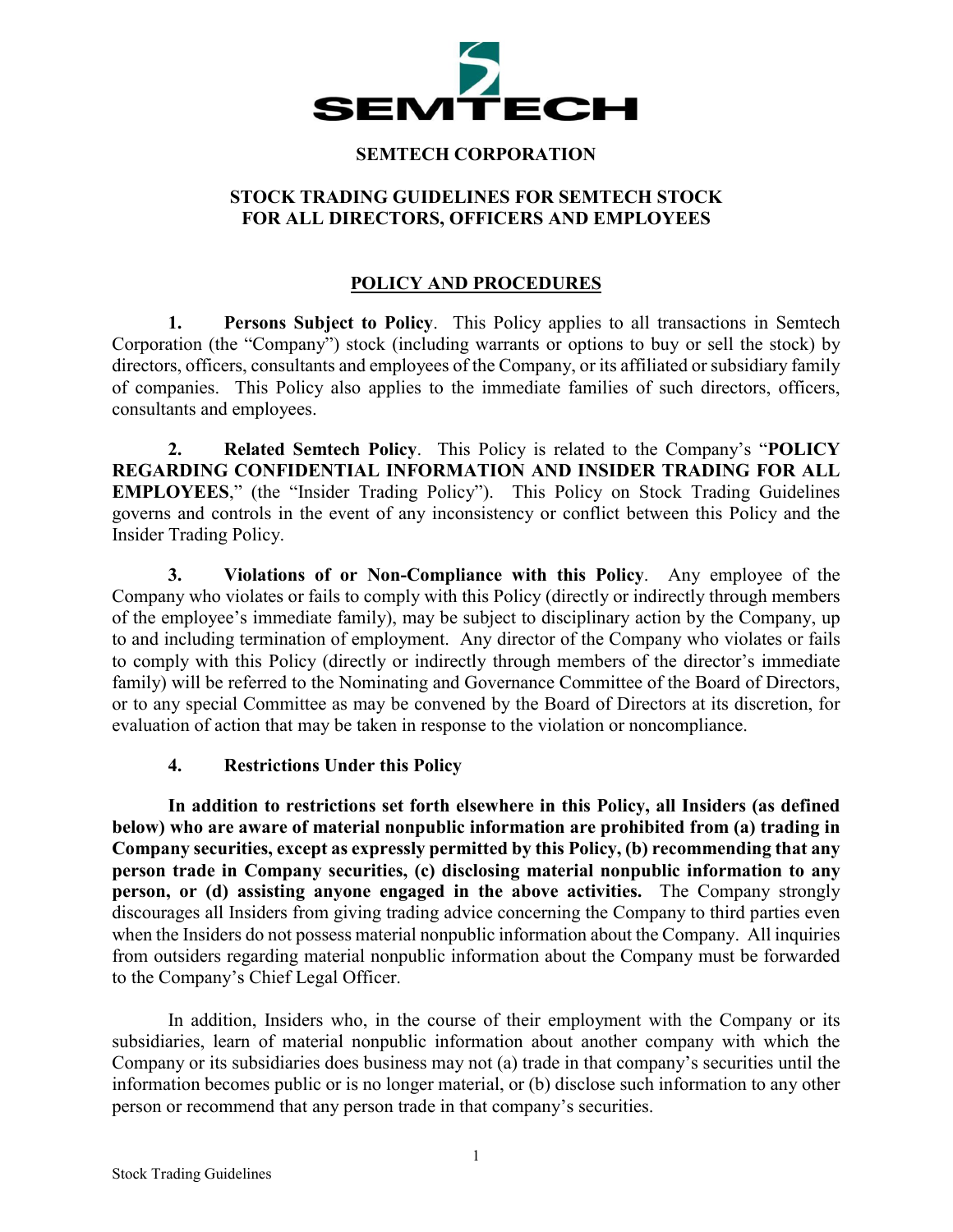For purposes of this Policy, "trade in" or "trading in" securities includes:

- all open market purchases or sales of Company common stock and any other securities of the Company;
- the sale of Company common stock acquired upon the vesting of equity-based awards or the exercise of stock options, including by way of broker-assisted cashless exercise; and
- purchases and sales of derivative securities or any interest or position relating to the future price of Company securities, such as put options, call options and short or forward sales.

Notwithstanding the foregoing, "trading in" securities does not include: (a) the grant or assumption of an "equity award" (as defined below) by the Company; (b) the vesting of an equity award that has been granted or assumed by the Company; (c) the payment of stock units by the Company in accordance with the terms of the applicable award; (d) the withholding by the Company or one of its subsidiaries of securities to satisfy tax and other withholding obligations arising in connection with the vesting, payment or other applicable withholding event with respect to an equity award pursuant to the established terms of the award or as approved by the Board of Directors or the Compensation Committee of the Board of Directors; and (e) the exercise of an inthe-money stock option that has been granted or assumed by the Company if the exercise price and applicable withholding obligations are paid in cash or if there is a "net exercise" (as defined below) that has been specifically approved by the Board of Directors or the Compensation Committee of the Board of Directors. For purposes of this paragraph, a "net exercise" is the use of the shares underlying a stock option to pay the exercise price and/or withholding obligations arising in connection with an exercise of the option. For purposes of this paragraph, "equity awards" include, without limitation, stock options, stock appreciation rights, restricted stock, stock units, and stock bonuses.

Bona fide gifts of securities may only be made during an Open Trading Window and not during a "Blackout Period" and only if the Insider is not aware of material, non-public information; provided, however, that if the Insider is subject to the Pre-Clearance Process as specified below at the time the gift is made, the Insider should obtain pre-clearance in accordance with the process below.

# **5. Trading After Termination of Employment**

If you are in possession of material nonpublic information when your employment terminates, you may not trade in Company securities until that information has become public or is no longer material. You are strongly encouraged to wait until the next Open Trading Window following the termination of your employment before trading in Company securities.

# **GENERAL PROCEDURES, AND PRE-CLEARANCE PROCESS FOR DIRECTORS AND EXECUTIVE OFFICERS**

**1. Company Insiders Open Trading Window and Blackout Period**. For the purposes of this Policy, an "Insider" includes, generally, all officers, directors and employees of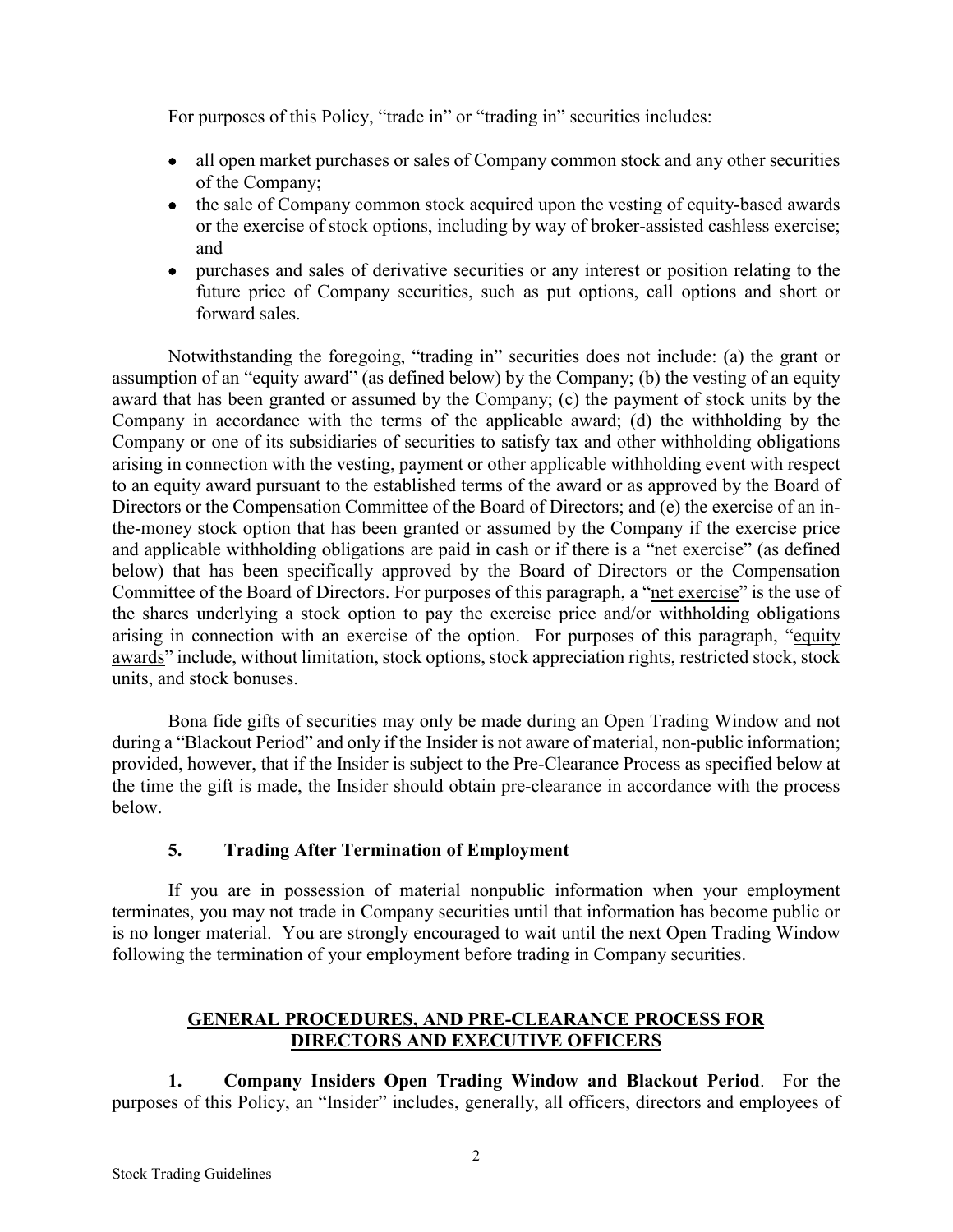the Company or any of its divisions, subsidiaries or affiliated companies, and members of their immediate families. No Insider may buy or sell Semtech securities except as authorized by this Policy. The following rules and guidelines for trading by Insiders apply:

a. The provisions and restrictions of this Policy apply to any and all brokerage accounts owned, controlled, or administered by or for the benefit of any Insider. Such accounts specifically include accounts held by the Company's third party stock plan administrator, including company equity plan accounts, as well as retail brokerage accounts holding vested Semtech equity or other Semtech equity acquired on the open market by an Insider. Additionally, the provisions and restrictions of this Policy apply to any other retail brokerage account in which an Insider holds or intends to hold Semtech stock.

b. Except for transactions made under an authorized 10b5-1 Trading Plan (see below) and transactions that are not subject to this Policy as discussed above, transactions in Semtech securities may only occur during an "Open Trading Window," and **not** take place during a time that is a "Blackout Period." Any exceptions to these guidelines must be expressly approved in advance in writing by the Chief Legal Officer or the Chief Financial Officer for the specific transaction contemplated by an Insider. Such Company officers will exercise independent judgment and discretion in evaluating the circumstances and making a determination. Any waivers of the general trading guidelines will only be issued in very special and exceptional circumstances.

c. An Open Trading Window will be the period during a given Company fiscal quarter that starts on the third trading day following the date of public disclosure of the Company's financial results for the prior fiscal quarter, and ends on the last trading day before the start of the last two weeks of the Company's then current fiscal quarter.

d. A Quarterly Blackout Period is in effect during any period of time that is not an Open Trading Window. The Quarterly Blackout Period starts at the end of an Open Trading Window (i.e. beginning as of the start of the last two weeks of the Company's fiscal quarter) and ends on the day before the Open Trading Window opens (i.e. the Quarterly Blackout Period ends as of the close of business on the second trading day following the date of public disclosure of the Company's financial results for the given fiscal quarter.)

e. Special Circumstances Blackout Periods. The Company, via the Chief Legal Officer, may announce and implement a Special Circumstances Blackout Period if and when such circumstances arise that warrant such action in the opinion of the Chief Legal Officer, in coordination with the Committee of the Board of Directors to which administrative oversight for this Policy has been given by applicable action of the Board of Directors. A Special Circumstances Blackout Period may arise without notice or warning. In the event any Special Circumstances Blackout Period is implemented, notice of the applicable Blackout Period will be made by the Chief Legal Officer. The purpose for such Special Circumstances Blackout Period may or may not be disclosed, depending on the nature of the matter, situation, or occurrence that has prompted the implementation of the Special Circumstances Blackout Period.

f. Reminders regarding the opening and closing of the Open Trading Window will be sent out on a recurring basis by the Company.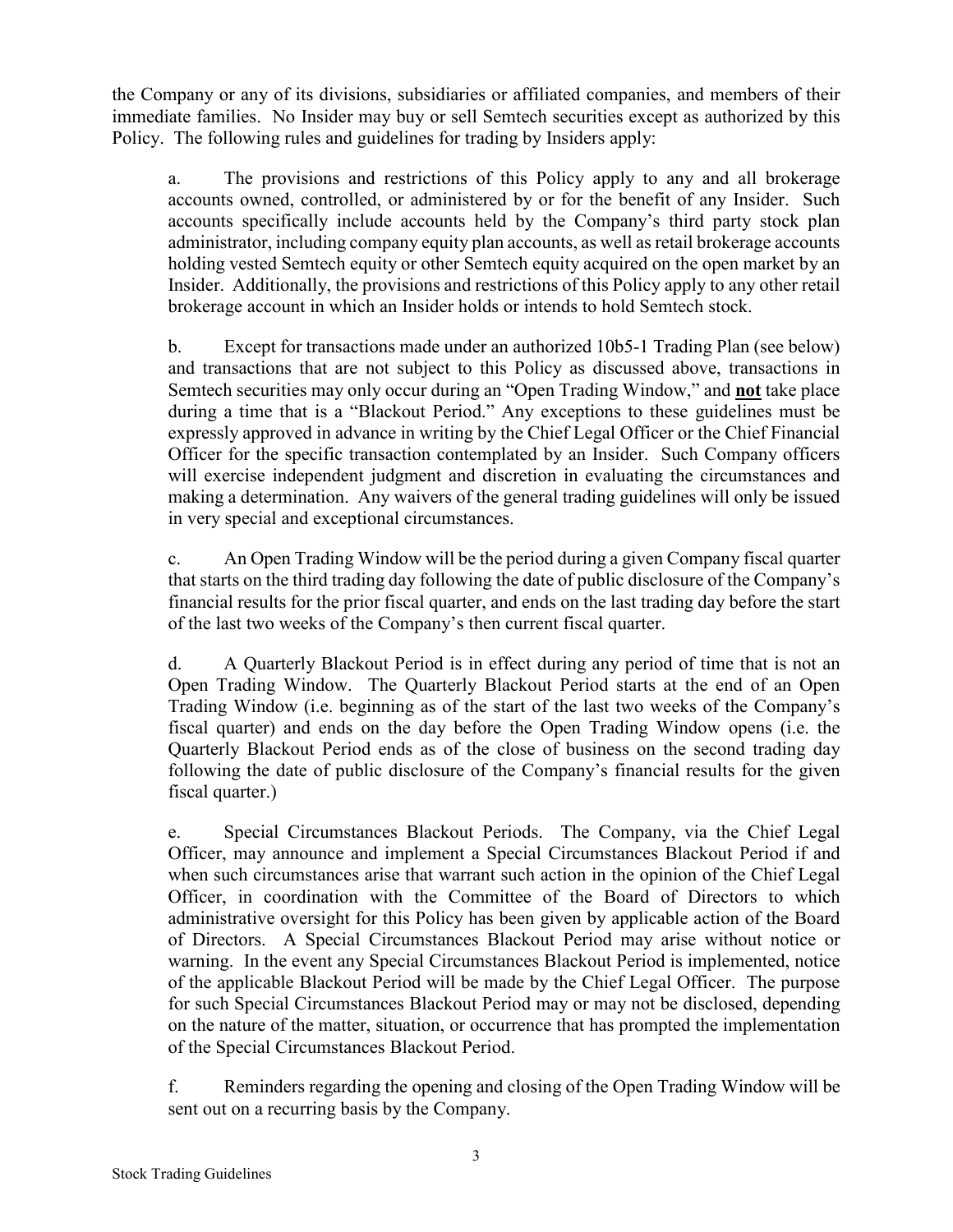**2. Trading Pre-Clearance Process for Section 16 Individuals**. Pre-clearance trading approval processes apply to all non-employee directors and executive officers of the Company (the Section 16 individuals.) The Chief Legal Officer of the Company is responsible for oversight and administration of the pre-clearance trading approval process.

a. Any transaction in Semtech stock by a Section 16 officer or director (including implementation of a 10b5-1 Trading Plan, see below) must get pre-clearance from one of the Semtech Trading Compliance Officers.

b. Our Trading Compliance Officers are the Chief Legal Officer, Chief Financial Officer, Vice President of Finance and Corporate Controller, Corporate Treasurer, and any Senior Corporate Attorney within the Legal Department.

c. A Trading Compliance Officer must be contacted personally for pre-clearance before any transaction can be completed.

d. No Compliance Officer may pre-clear his/her own transactions.

e. The Chief Legal Officer is the primary contact person for pre-clearance, with a Senior Corporate Attorney, the CFO, the Vice President of Finance and Corporate Controller and Corporate Treasurer as back-ups in that order.

f. Pre-clearance will involve some Q&A with the trader, and confirmation by the Trading Compliance Officer of certain background information required by SEC rules. The Company is responsible for monitoring and knowing the background information. The trader will be responsible for being familiar with his/her past transactions (within the past 6 months) to make the Q&A go smoothly.

g. The Trading Compliance Officer will use a written checklist that the Trading Compliance Officer will fill out at the end of the Q&A if clearance is given. That form will be retained by the Company (in Legal and Stock Plan Administration) as a record of the pre-clearance conversation. A copy is attached to this Policy as Exhibit A.

h. Following pre-clearance, the Company will advise the Company's third party stock plan administrator (or other broker as applicable for the trader's personal circumstances) that the trader has been cleared to trade under our procedures. The trader will then contact the Company's third party stock plan administrator via their Executive Services section (or other broker as applicable) to instruct them for the trader's desired transaction.

i. Pre-clearance will be good for a limited period of time; it will NOT be open ended. Pre-clearance will be good for the date of clearance and for three (3) market trading days after. If the trader has not completed the proposed transaction before clearance expires, the trader will have to get fresh pre-clearance. The Company's third party stock plan administrator (or other broker as applicable) will be advised about the expiration date of a given clearance, as a means of improving our ability to keep better track of officer and director transactions and to ensure timely reporting of same.

j. The Company's third party stock plan administrator has processes that will provide the trader and Semtech with confirmation of a transaction once it has been completed. They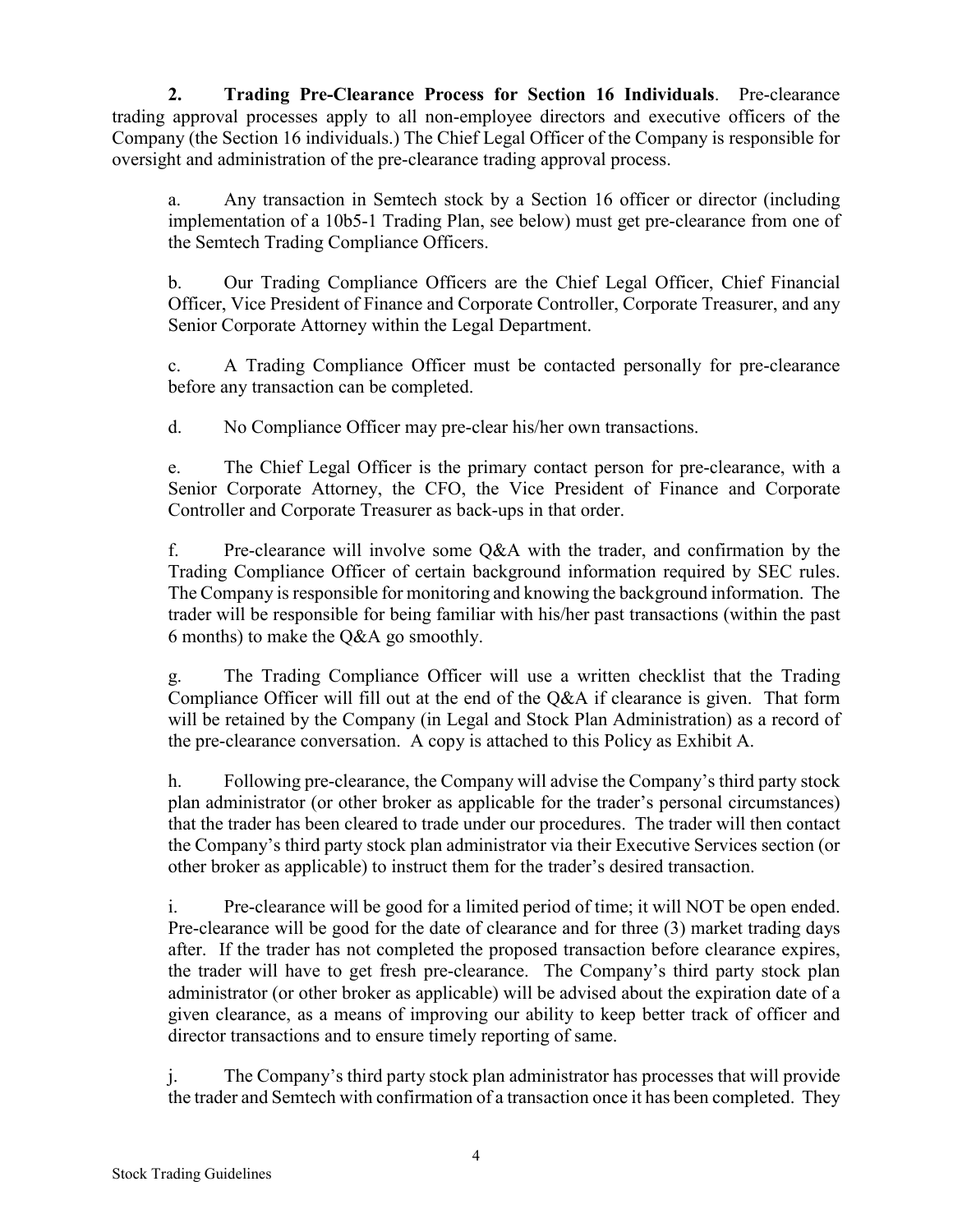will also notify the trader IF a transaction has NOT been completed for some reason (e.g. failure to hit a "limit" target, inability to complete the desired volume in time, other reasons for non-completion associated with transaction conditions the trader may have set for trading instructions). NOTE: The Company may not be able to arrange this same level of reporting for non-completion of requested transaction with brokers other than the Company's third party stock plan administrator.

k. Pre-clearance is a Company directed matter and policy. It is NOT a means of ensuring that a trader is complying with all securities trading laws. All traders remain individually responsible for ensuring that they and their immediate family members are not engaging in any transaction when they are in possession of material inside information.

# **RULE 10B5-1 TRADING PLANS**

**1. Overview**. Rule 10b5-1 under the Securities Exchange Act of 1934 provides for creation of stock trading plans that traders may find beneficial or useful for their personal financial and investment needs. This Policy presumes basic knowledge and understanding of the basics of Rule 10b5-1 trading plans ("Trading Plans"). General information on Trading Plans is available from the Company Legal Department on request.

**2. Persons Eligible to Create a Trading Plan**. Any Insider as defined by this Policy may implement and adopt a Trading Plan.

**3. Timing For The Creation And Coordination Of A Trading Plan With the Company**. The work on a Trading Plan needs to start no later than the third week of an Open Trading Window. The Chief Legal Officer is responsible for reviewing any proposed Trading Plan to confirm that it includes all applicable elements and requirements as per Rule 10b5-1, and providing Company acknowledgement of the Trading Plan to the applicable broker. No Trading Plan will be authorized for implementation if it is not compliant with Rule 10b5-1 and has not been completed one week prior to the end of a given Open Trading Window. Among other administrative steps for completion of a Trading Plan, finalization of the Trading Plan will require pre-clearance for the Insider under this Policy just like any other "one off" trading.

**4. Elements of a Trading Plan**. The Company will not provide advice or recommendations to any Insider regarding the construction, elements, or details of any Trading Plan. However, the Company will require that any Trading Plan that is authorized last for no longer than two (2) years from the effective date of the Trading Plan.

**5. Public Disclosure**. Other than a Trading Plan adopted by the Chief Executive Officer, no public announcement (e.g. press release, 8-K) will be made by the Company regarding the adoption of any Trading Plan except as may be required by law or applicable rule or regulation.

**6. Lead Time Between Adoption of the Trading Plan and Commencement of Trading Under the Trading Plan**. A minimum of sixty (60) calendar days must elapse between the effective date of a Trading Plan, and the first trade to be made under the Trading Plan.

**7. Reporting of Transactions Under Form 4 for Section 16 Individuals**. An appropriate footnote will be added to any report on Form 4 of a transaction completed under an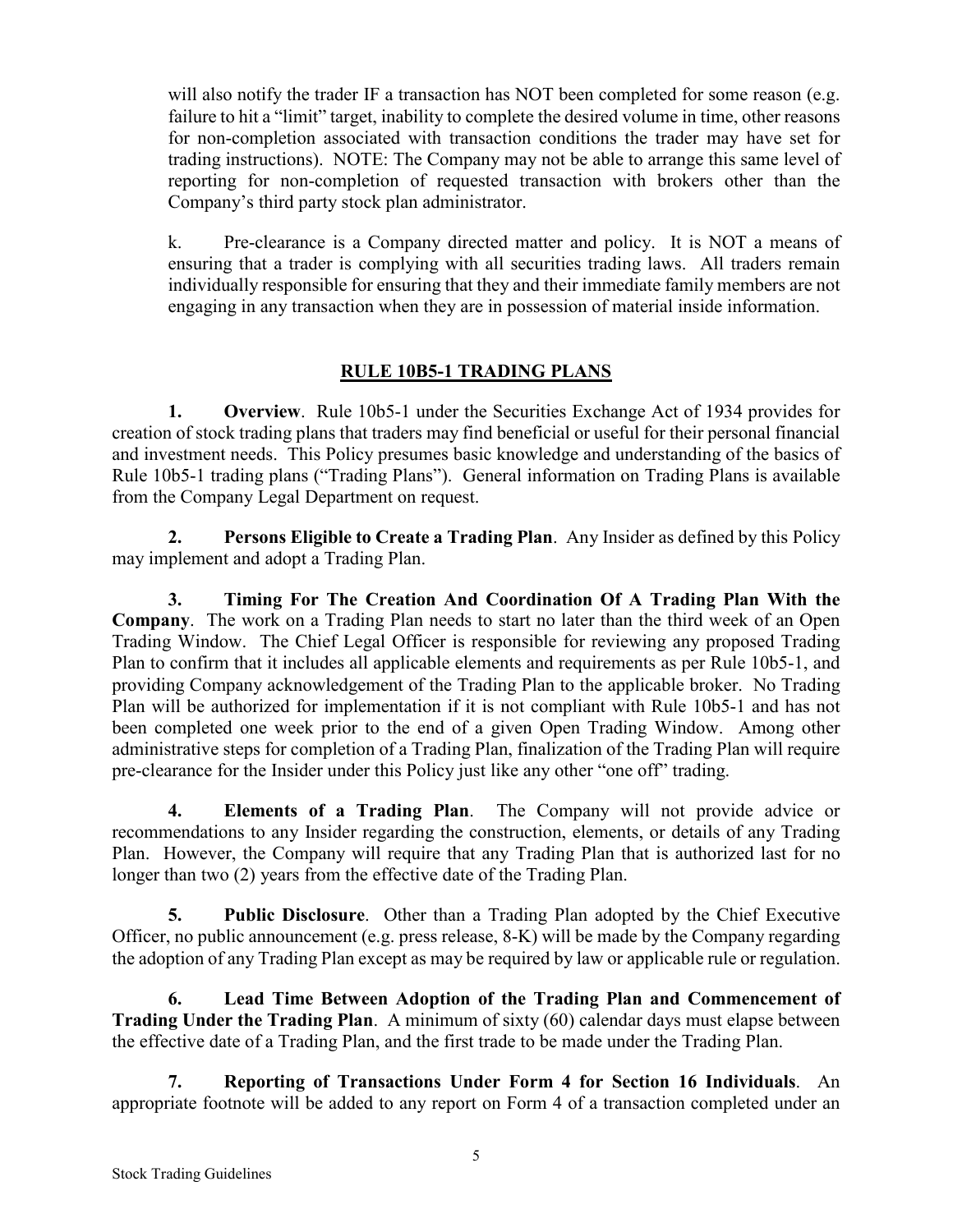applicable Trading Plan, with reference to the adoption date of the applicable Trading Plan that governs the transaction.

**8. Modifications to or Terminations of an Existing Trading Plan**. As a general rule, no modification to or termination of any Trading Plan will be authorized by the Company once the Trading Plan has been adopted. Proposals for modifications to or termination of any Trading Plan must be presented to the Committee of the Board of Directors to which administrative oversight for this Policy has been given by applicable action of the Board of Directors. Authorization for any modification or termination will only be issued in very special and exceptional circumstances.

**9. Concurrent Trading Plans**. Subject to the provisions of this Policy, an Insider may have more than one Trading Plan active at any time, subject to full compliance for each Trading Plan with the requirements of this Policy. In the event of multiple Trading Plans operating at the same time, the underlying equity in each Trading Plan that involves disposition of the equity must be from a differing source, e.g. stock unit award(s), stock option award(s), etc. In no case may an Insider have multiple Trading Plans that involve sales under one Trading Plan and purchases under another Trading Plan.

**10. Trading Independent of a Trading Plan**. Any transactions proposed by an Insider outside of or independent of a Trading Plan, while a Trading Plan is in effect, will be subject to the general provisions of this Policy. Insiders must remember that any trading outside of a Trading Plan will not be subject to the presumptions and affirmative defenses regarding insider trading that are contained in Rule 10b5-1. As such, any such trading should be conducted with great caution, and it is strongly recommended that an Insider seek independent legal advice before conducting any transaction outside of a Trading Plan while the Trading Plan is in effect. Under no circumstances may an Insider conduct any "opposite way" transaction(s) outside of a Trading Plan while a Trading Plan is in effect (e.g., buy while a Trading Plan for selling is in effect.)

# **POLICY REGARDING PROHIBITED TRANSACTIONS, HEDGING, AND USE OF SEMTECH STOCK IN MARGIN ACCOUNTS**

**1. Prohibited Transactions**. No Insider is permitted to engage in, conduct or transact, directly or indirectly, any short sale, open market publicly traded options (e.g. puts, calls or comparable derivative securities,) or any other transaction involving securities of the Company in violation of this Policy.

**2. Policy on Hedging**. No employee or member of the Board of Directors of the Company, or anyone acting for an employee or director, may engage in any hedging transactions in relation to Semtech stock or Semtech issued equity awards or rights. This prohibition includes and prohibits any such hedging activity or transaction regardless of the source or nature of the Semtech stock or equity award held by such employee or director. For the purposes of this policy, this prohibition includes purchasing financial instruments (including prepaid variable forward contracts, equity swaps, collars and exchange funds), or otherwise engaging in transactions, that hedge or offset, or are designed to hedge or offset any decrease in the market value of the securities of the Company.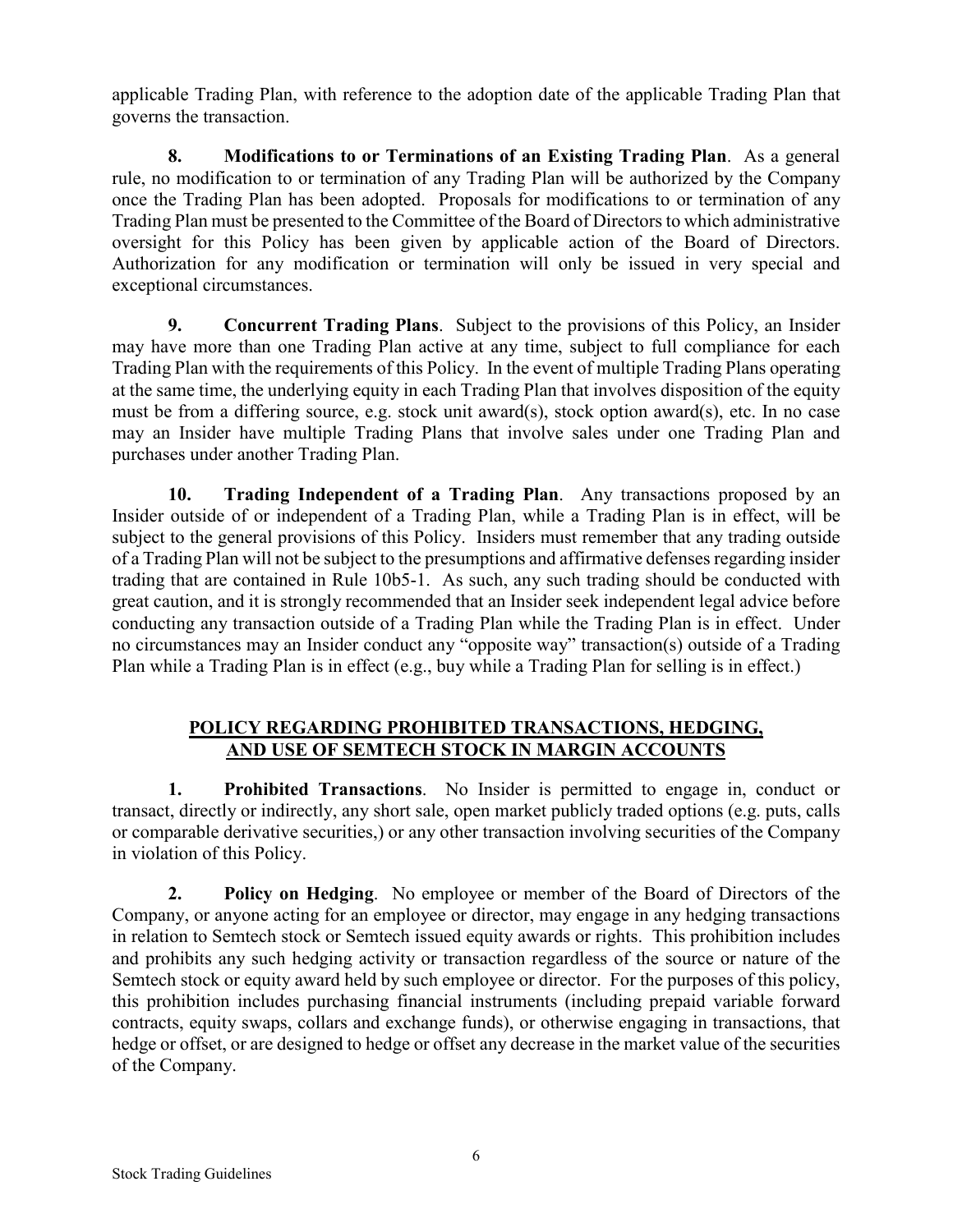**3. Margin Accounts**. No employee or member of the Board of Directors of the Company may pledge or use any Semtech stock or Semtech issued equity awards or rights held by such employee or director in or as collateral for any margin account, or other form of credit arrangement.